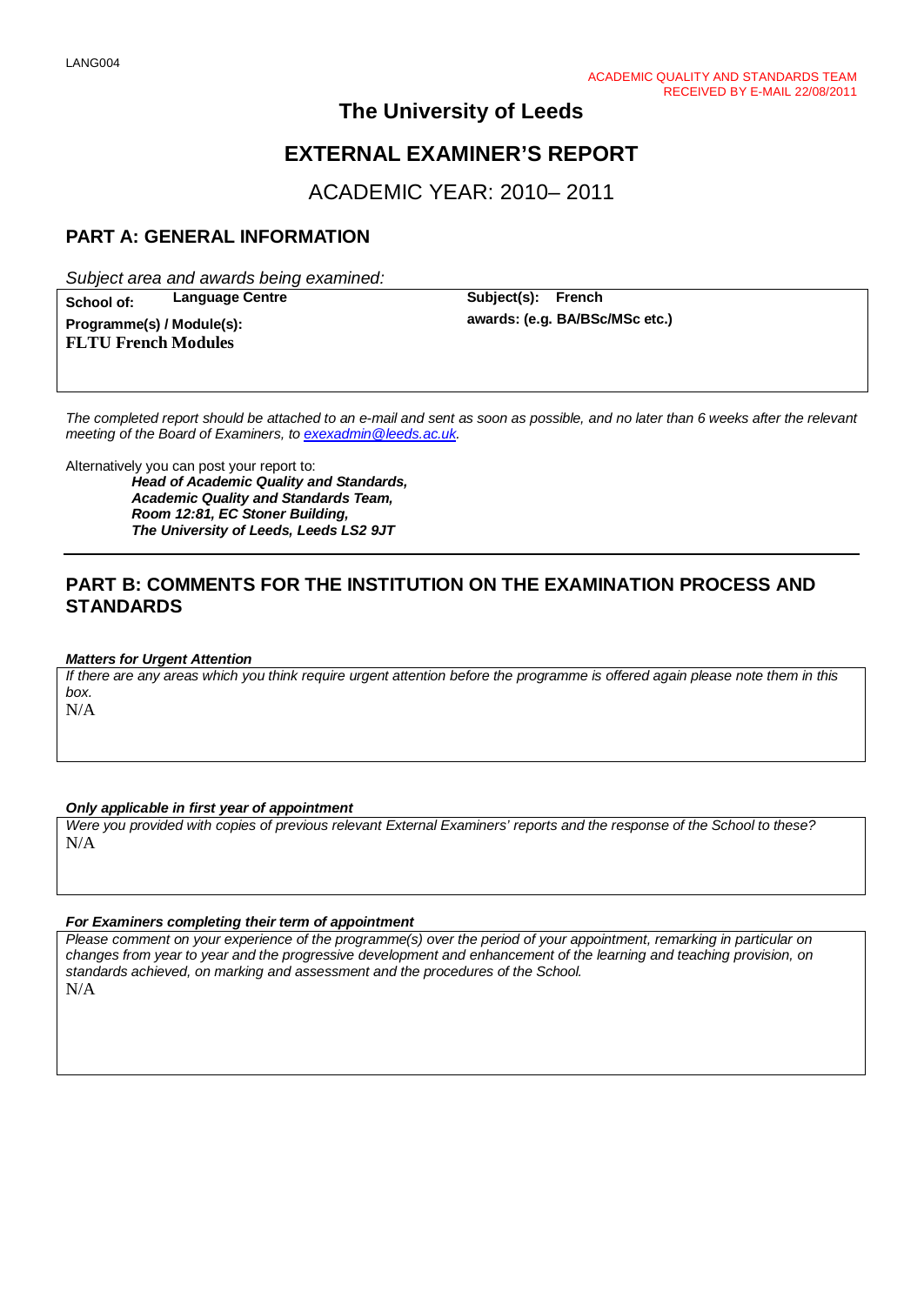## **Standards**

#### 1. **Please indicate the extent to which the programme aims and intended learning outcomes (ILOs) were commensurate with the level of the award?**

- *The appropriateness of the intended learning outcomes for the programme(s)/modules and of the structure and content of the programme(s);*
- *The extent to which standards are appropriate for the award or award element under consideration.*

I found the content of the modules examined cohesive and coherent in relation to the intended learning outcomes and the standards of the courses appropriate. The courses' content and objectives are clearly defined and suitable for each level.

### 2. **Did the aims and ILOs meet the expectations of the national subject benchmark (where relevant)?**

• *The comparability of the programme(s) with similar programme(s) at other institutions and against national benchmarks and the Framework for Higher Education Qualifications.*

The aims and ILOs are comparable to those of other similar programmes in other institutions and students' achievements are in line with appropriate benchmark standards.

#### 3. **Please comment on the assessment methods and the appropriateness of these to the ILOs?**

- *The design and structure of the assessment methods, and the arrangements for the marking of modules and the classification of awards;*
- *The quality of teaching, learning and assessment methods that may be indicated by student performance.*

The assessment methods for all the French modules examined are cohesive, coherent and in line with the ILOs. There is an appropriate balance between the various methods of assessment i.e. written papers, orals and courseworks allowing an excellent and comprehensive evaluation of students' skills and performance in the language. This is clear evidence of very good teaching practice which is reflected in the high standards achieved by candidates.

### 4. **Were students given adequate opportunity to demonstrate their achievement of the aims and ILOs?**

- *The academic standards demonstrated by the students and, where possible, their performance in relation to students on comparable courses;*
- *The strengths and weaknesses of the students as a cohort.*

As stated above, thanks to the comprehensive and varied assessment methods, the students were given plenty of opportunity to demonstrate their achievements and a progression in their performance was noticeable.

Their performance is comparable to those in other language centres.

#### 5**. For Examiners responsible for programmes that include clinical practice components, please comment on the learning and assessment of practice components of the curriculum**

N/A

#### 6*.* **The nature and effectiveness of enhancements to the programme(s) and modules since the previous year**

 *It would be particularly helpful if you could also identify areas of good practice which are worthy of wider dissemination.*  N/A

#### 7.**The influence of research on the curriculum and learning and teaching**

 *This may include examples of curriculum design informed by current research in the subject; practice informed by research; students undertaking research.* 

N/A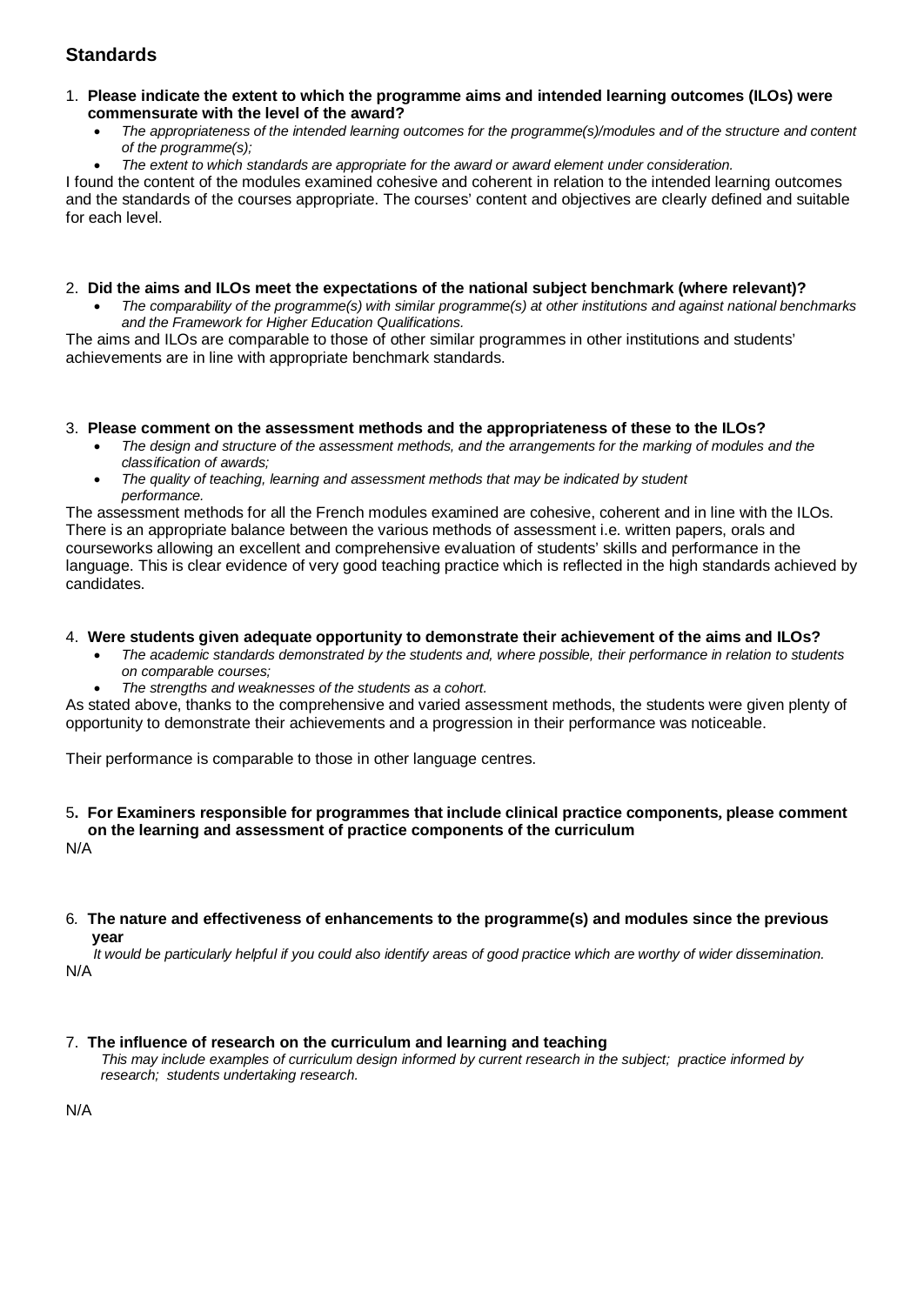## *The Examination Process*

- 8. **The University and its Schools provide guidance for External Examiners as to their roles, powers and responsibilities. Please indicate whether this material was sufficient for you to act effectively as an External Examiner**?
	- *Whether external examiners have sufficient access to the material needed to make the required judgements and whether they are encouraged to request additional information.*

All draft examination papers were received in good time and all my requests were answered.

- 9. **Did you receive appropriate documentation relating to the programmes and/or parts of programmes for which you have responsibility, e.g. programme specifications or module handbooks?**
	- *The coherence of the policies and procedures relating to external examiners and whether they match the explicit roles they are asked to perform.*

As last year, the language centre team provided me with all the necessary documentation to evaluate the modules.

10. **Was sufficient assessed/examination work made available to enable you to have confidence in your evaluation of the standard of student work?**

Thanks to the excellent team at the Language centre, I had very easy access to all the exam papers.

11. **Were the administrative arrangements satisfactory for the whole process, including the operation of the Board of Examiners?**

The arrangements were excellent as usual and allowed the whole process of checking papers and meeting to run very smoothly and efficiently.

12. **Were appropriate procedures in place to give due consideration to mitigating circumstances and medical evidence?**

This was demonstrated during the Board of Examiners.

#### *For Examiners involved in Mentoring Arrangements*

*If you have acted as a mentor to a new external examiner or have received mentor support please comment here on the arrangements.*

#### *Other Comments*

*Please use this box if you wish to make any further comments not covered elsewhere on the form.*

I would like to comment on the excellent work done by the French team and the administrative team putting together the drafts and organising the samples for me to scrutinize. It was extremely clear, well-organised and saved me a lot of time.

I am also very pleased to notice that the action points from last year have been implemented. The materials are up to date, the marking schemes are clearer and the quality in the presentation of answers has improved. This has greatly facilitated my task as an External examiner.